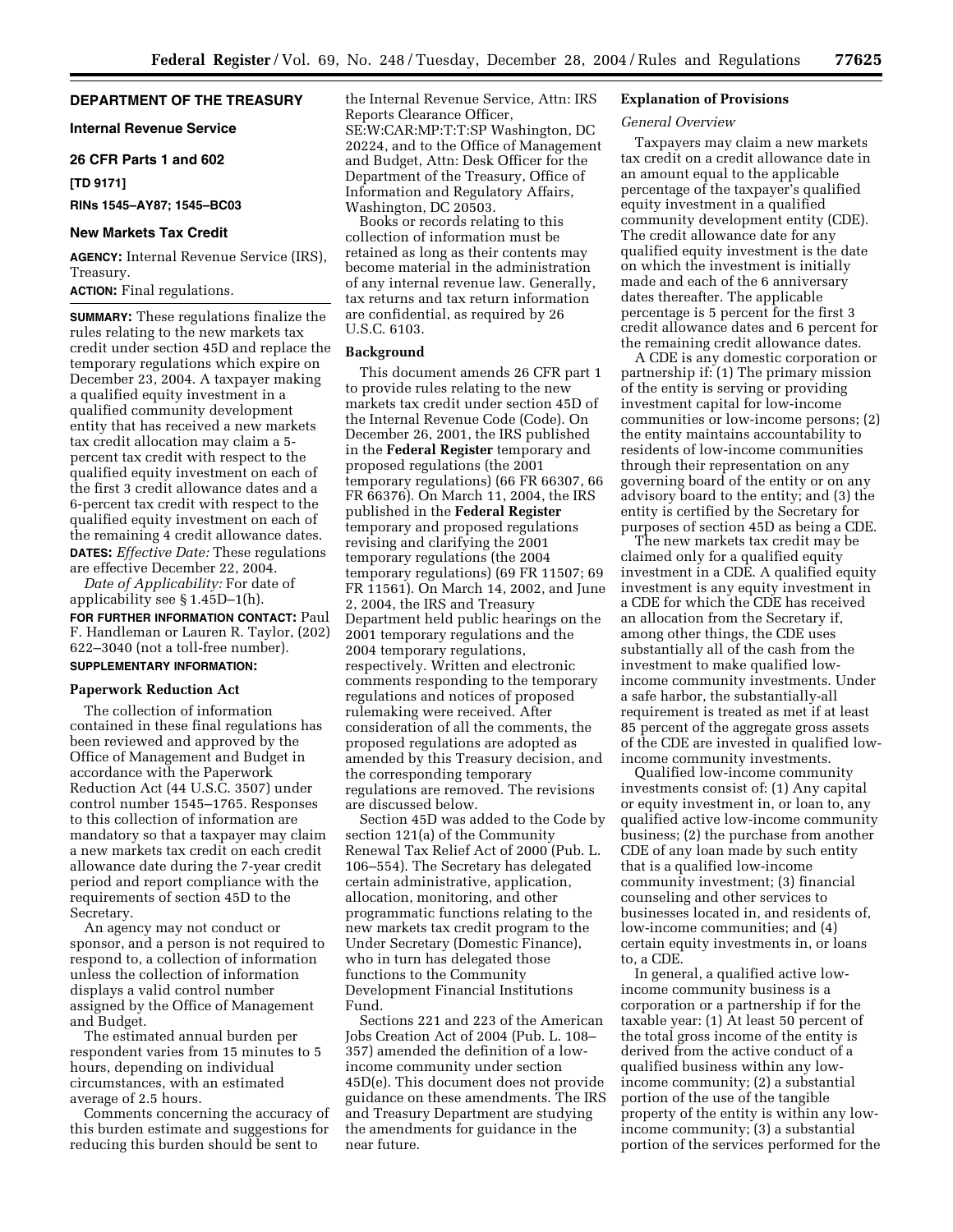entity by its employees is performed in any low-income community; (4) less than 5 percent of the average of the aggregate unadjusted bases of the property of the entity is attributable to certain collectibles; and (5) less than 5 percent of the average of the aggregate unadjusted bases of the property of the entity is attributable to certain nonqualified financial property.

A recapture event requiring an investor to recapture credits previously taken occurs for an equity investment in a CDE if the CDE: (1) Ceases to be a CDE; (2) ceases to use substantially all of the proceeds of the equity investment for qualified low-income community investments; or (3) redeems the investor's equity investment. In addition, the investor's basis in any qualified equity investment is reduced by the amount of the new markets tax credit.

## *Substantially All*

As indicated above, a CDE must use substantially all of the cash from a qualified equity investment to make qualified low-income community investments. Section 1.45D–1T(c)(5)(i) provides that the substantially-all requirement is treated as satisfied for an annual period if either the direct-tracing calculation under  $\S 1.45D-1T(c)(5)(ii)$ , or the safe harbor calculation under § 1.45D–1T(c)(5)(iii), is performed every six months and the average of the two calculations for the annual period is at least 85 percent. The final regulations clarify that a CDE may choose the same two testing dates for all qualified equity investments regardless of the date each qualified equity investment was initially made. To conform the annual testing requirement with the 12-month time limit for making qualified low-income community investments, the final regulations provide that for the first annual period, the substantially-all calculation may be performed on a single testing date. The final regulations also amend the beginning of the 12 month period for making qualified lowincome community investments to provide that the 12-month period begins on the same date as the beginning of the first annual period of the 7-year credit period.

Section 1.45D–1T(d)(3) provides that reserves (not in excess of 5 percent of the taxpayer's cash investment under § 1.45D–1T(b)(4)) maintained by the CDE for loan losses or for additional investments in existing qualified lowincome community investments are treated as invested in a qualified lowincome community investment. In response to comments, the final regulations provide that reserves

include fees paid to third parties to protect against loss of all or a portion of the principal of, or interest on, on a loan that is a qualified low-income community investment.

#### *Qualified Active Low-Income Community Business*

As indicated above, qualified lowincome community investments include any capital or equity investment in, or loan to, any qualified active low-income community business. Under § 1.45D–  $1T(d)(4)(i)(B)$ , an entity is a qualified active low-income community business only if, among other requirements, at least 40 percent of the use of the tangible property of such entity (whether owned or leased) is within any low-income community. In response to comments, the final regulations provide an example of how the tangible property test applies to property that is used both outside and inside a low-income community. The example demonstrates that use is measured based on the entity's business hours of operation and does not include non-business hours.

Under section 45D(d)(2)(C), a qualified active low-income community business includes any trade or business that would qualify as a qualified active low-income community business if such trade or business were separately incorporated. Commentators requested clarification of how this rules applies.

The final regulations provide that a CDE may treat any trade or business (or portion thereof) as a qualified active low-income community business if the trade or business (or portion thereof) would meet the requirements to be a qualified active low-income community business if the trade or business (or portion thereof) were separately incorporated and a complete and separate set of books and records is maintained for that trade or business (or portion thereof). The final regulations further provide, however, that under this rule a CDE's capital or equity investment or loan is not a qualified low-income community investment to the extent the proceeds of the investment or loan are not used for the trade or business (or portion thereof) that is treated as a qualified active lowincome community business.

Section  $$1.45D-1T(d)(4)(iv)$  provides that an entity will be treated as engaged in the active conduct of a trade or business if, at the time the CDE makes a capital or equity investment in, or loan to, the entity, the CDE reasonably expects that the entity will generate revenues (or, in the case of a nonprofit corporation, receive donations) within 3 years after the date the investment or loan is made. The final regulations

amend this rule with respect to a nonprofit corporation by providing that the nonprofit corporation must be engaged in an activity that furthers its purpose as a nonprofit corporation within the 3-year period.

Under § 1.45D–1T(d)(4)(i)(E), an entity is a qualified active low-income community business only if, among other requirements, less than 5 percent of the average of the aggregate unadjusted bases of the property of such entity is attributable to nonqualified financial property (as defined in section 1397C(e)). Section 1397C(e)(1) contains an exception to the definition of nonqualified financial property for reasonable amounts of working capital held in cash, cash equivalents, or debt instruments with a term of 18 months or less. The final regulations provide that, for these purposes, the proceeds of a capital or equity investment or loan by a CDE that will be expended on construction of real property within 12 months after the date the investment or loan is made qualify as a reasonable amount of working capital.

Section  $45D(d)(3)(A)$  provides that the rental to others of real property located in any low-income community is treated as a qualified business only if, among other requirements, there are substantial improvements located on such property. Commentators requested clarification of the term *substantial improvements*. The final regulations provide that the term *substantial improvements* means improvements the cost basis of which equals or exceeds 50 percent of the cost basis of the land on which the improvements are located and the costs of which are incurred after the date the CDE makes the investment or loan. In addition, the final regulations provide that a CDE's investment in or loan to a business engaged in the rental of real property is not a qualified low-income community investment to the extent any lessee of the real property is not a qualified business.

#### *Recapture*

As indicated above, there is a recapture event with respect to an equity investment in a CDE if such investment is redeemed by the CDE. Commentators requested clarification of when distributions by a CDE to its investors will be treated as redemptions. The final regulations provide guidance on when a distribution by a CDE that is a corporation for Federal tax purposes will be treated as a redemption.

Some commentators suggested that, in the case of a CDE that is treated as a partnership for Federal tax purposes, a redemption should be limited to purchases by the CDE of a partner's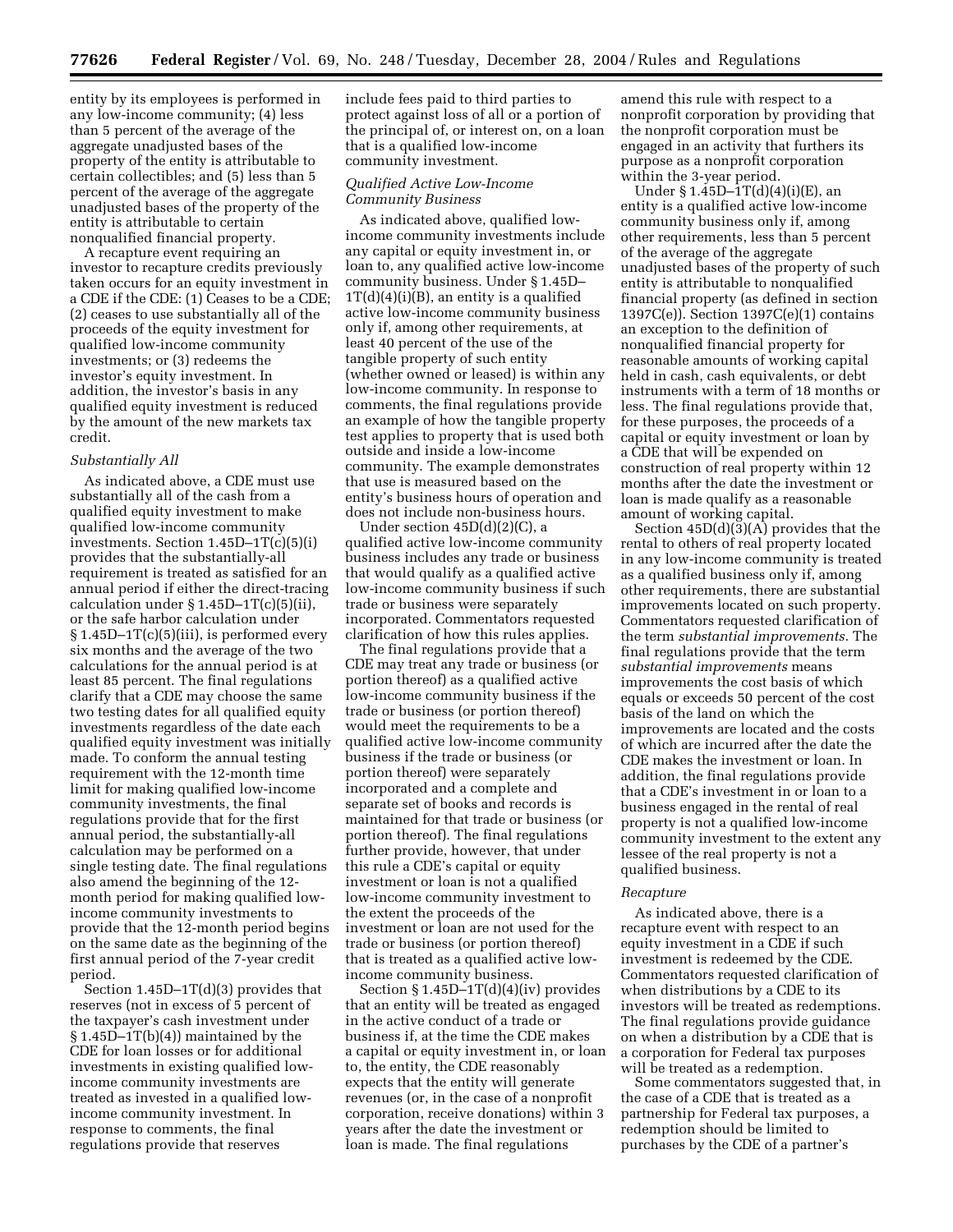capital interest. Alternatively, commentators requested guidance on how to distinguish between a return of capital and a distribution of profits if a return of capital is treated as a redemption. In response to comments, the final regulations provide a safe harbor under which cash distributions by a partnership will not be treated as a redemption. Under the safe harbor, a pro rata cash distribution by the CDE to its partners based on each partner's capital interest in the CDE during the taxable year will not be treated as a redemption if the distribution does not exceed the CDE's operating income (as defined in the final regulations) for the taxable year. In addition, a non-pro rata *de minimis* cash distribution by a CDE to a partner or partners during the taxable year will be not treated as a redemption. A non-pro rata *de minimis* cash distribution may not exceed the lesser of 5 percent of the CDE's operating income for that taxable year or 10 percent of the partner's capital interest in the CDE.

Commentators suggested that cure periods be provided to enable CDEs to correct any noncompliance with the requirements under section 45D. One commentator suggested that a cure period be provided to allow an investment that no longer qualifies as a qualified low-income community investment to be replaced with a qualifying investment by the end of the calendar year following the year the original investment lost its status as a qualified low-income community investment. Other commentators suggested that, if a qualified equity investment fails the substantially-all requirement, the failure should not be a recapture event if the CDE corrects the failure within 6 months after the date the CDE discovers (or reasonably should have discovered) the failure. The final regulations provide that, if a qualified equity investment fails the substantially-all requirement, the failure is not a recapture event if the CDE corrects the failure within 6 months after the date the CDE becomes aware (or reasonably should have become aware) of the failure. Only one correction is permitted for each qualified equity investment during the 7-year credit period.

### *Other Issues*

Section 45D(i)(1) authorizes the Secretary to prescribe regulations as may be appropriate to carry out section 45D including regulations that limit the new markets tax credit for investments that are directly or indirectly subsidized by other Federal tax benefits (including the low-income housing credit under

section 42 and the exclusion from gross income under section 103). The final regulations do not prohibit a CDE from purchasing tax-exempt bonds because tax-exempt financing provides a subsidy to borrowers and not bondholders. However, the final regulations provide that if a CDE makes a capital or equity investment or loan with respect to a qualified low-income building under section 42, the investment or loan is not a qualified low-income community investment to the extent the building's eligible basis under section 42(d) is financed by the proceeds of the investment or loan.

### **Effective Dates**

The final regulations are effective December 22, 2004, and may be applied by taxpayers before December 22, 2004. However, both the definition of the term *substantial improvements* and the requirement that each lessee be a qualified business apply to qualified low-income community investments made on or after February 22, 2005.

# **Special Analyses**

It has been determined that this Treasury decision is not a significant regulatory action as defined in Executive Order 12866. Therefore, a regulatory assessment is not required. It also has been determined that section 553(b) of the Administrative Procedure Act (5 U.S.C. chapter 5) does not apply to these regulations. It is hereby certified that the collection of information in these regulations will not have a significant economic impact on a substantial number of small entities. This certification is based upon the fact that any burden on taxpayers is minimal. Accordingly, a Regulatory Flexibility Analysis under the Regulatory Flexibility Act (5 U.S.C. chapter 6) is not required. Pursuant to section 7805(f) of the Code, the notices of proposed rulemaking preceding these regulations were submitted to the Chief Counsel for Advocacy of the Small Business Administration for comment on their impact on small business.

#### **Drafting Information**

The principal author of these regulations is Paul F. Handleman, Office of the Associate Chief Counsel (Passthroughs and Special Industries), IRS. However, other personnel from the IRS and Treasury Department participated in their development.

### **List of Subjects**

#### *26 CFR Part 1*

Income taxes, Reporting and recordkeeping requirements.

### *26 CFR Part 602*

Reporting and recordkeeping requirements.

## **Adoption of Amendments to the Regulations**

■ Accordingly, 26 CFR parts 1 and 602 are amended as follows:

## **PART 1—INCOME TAXES**

■ **Paragraph 1.** The authority citation for part 1 continues to read in part as follows:

**Authority:** 26 U.S.C. 7805 \* \* \*

Section 1.45D–1 also issued under 26 U.S.C.  $45D(i);$  \* \* \*

■ **Par. 2.** Section 1.45D-1 is added to read as follows:

### **§ 1.45D–1 New markets tax credit.**

(a) *Table of contents.* This paragraph lists the headings that appear in § 1.45D–1.

- (a) Table of contents
- (b) Allowance of credit
- (*1*) In general
- (*2*) Credit allowance date
- (3) Applicable percentage
- (4) Amount paid at original issue
- (c) Qualified equity investment
- (1) In general
- (2) Equity investment
- (3) Equity investments made prior to allocation
- (i) In general
- (ii) Exceptions
- (A) Allocation applications submitted by August 29, 2002
- (B) Other allocation applications
- (iii) Failure to receive allocation
- (iv) Initial investment date
- (4) Limitations
- (i) In general
- (ii) Allocation limitation
- (5) Substantially all
- (i) In general
- (ii) Direct-tracing calculation
- (iii) Safe harbor calculation
- (iv) Time limit for making investments
- (v) Reduced substantially-all percentage
- (vi) Examples
- (6) Aggregation of equity investments
- (7) Subsequent purchasers
- (d) Qualified low-income community investments
- (1) In general
- (i) Investment in a qualified active lowincome community business
- (ii) Purchase of certain loans from CDEs
- (A) In general
- (B) Certain loans made before CDE certification
- (C) Intermediary CDEs
- (D) Examples
- (iii) Financial counseling and other services
- (iv) Investments in other CDEs
- (A) In general
- (B) Examples
- (2) Payments of, or for, capital, equity or principal
- (i) In general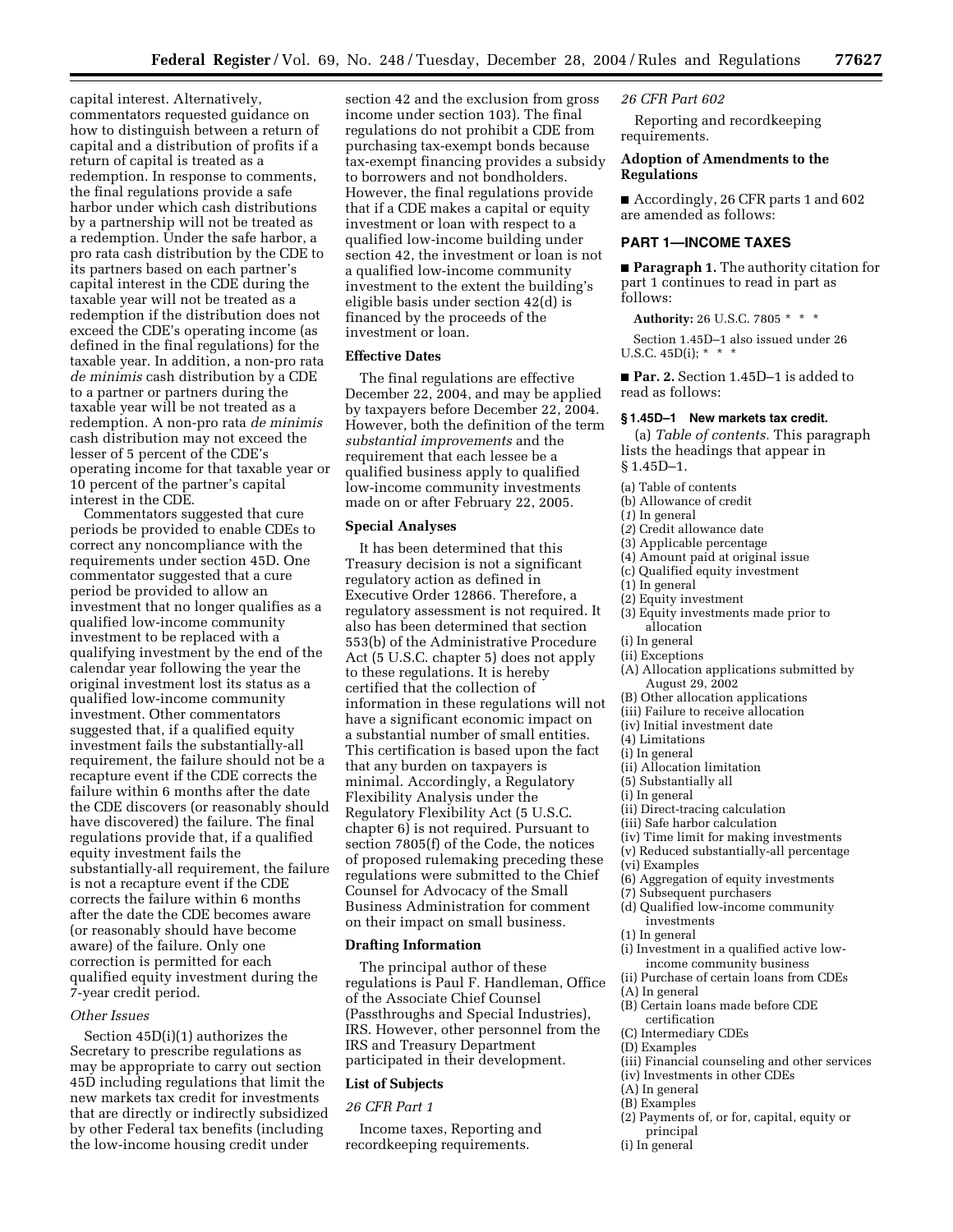- (ii) Subsequent reinvestments
- (iii) Special rule for loans
- (iv) Example
- (3) Special rule for reserves
- (4) Qualified active low-income community business
- (i) In general
- (A) Gross-income requirement
- (B) Use of tangible property
- (*1*) In general
- (*2*) Example
- (C) Services performed
- (D) Collectibles
- (E) Nonqualified financial property
- (1) In general
- (*2*) Construction of real property
- (ii) Proprietorships
- (iii) Portions of business
- (A) In general
- (B) Examples
- (iv) Active conduct of a trade or business
- (A) Special rule
- (B) Example
- (5) Qualified business
- (i) In general
- (ii) Rental of real property
- (iii) Exclusions
- (A) Trades or businesses involving intangibles
- (B) Certain other trades or businesses
- (C) Farming
- (6) Qualifications
- (i) In general
- (ii) Control
- (A) In general
- (B) Definition of control
- (C) Disregard of control
- (7) Financial counseling and other services
- (8) Special rule for certain loans
- (i) In general
- (ii) Example
- (e) Recapture
- (1) In general
- (2) Recapture event
- (3) Redemption
- (i) Equity investment in a C corporation
- (ii) Equity investment in an S corporation
- (iii) Capital interest in a partnership
- (4) Bankruptcy
- (5) Waiver of requirement or extension of time
- (i) In general
- (ii) Manner for requesting a waiver or extension
- (iii) Terms and conditions
- (6) Cure period
- (7) Example
- (f) Basis reduction
- (1) In general
- (2) Adjustment in basis of interest in partnership or S corporation
- (g) Other rules
- (1) Anti-abuse
- (2) Reporting requirements
- (i) Notification by CDE to taxpayer
- (A) Allowance of new markets tax credit
- (B) Recapture event
- (ii) CDE reporting requirements to Secretary
- (iii) Manner of claiming new markets tax credit
- (iv) Reporting recapture tax
- (3) Other Federal tax benefits
- (i) In general
- (ii) Low-income housing credit
- (4) Bankruptcy of CDE
- (h) Effective dates

## (1) In general

(2) Exception for certain provisions

(b) *Allowance of credit*—(1) *In general.* For purposes of the general business credit under section 38, a taxpayer holding a qualified equity investment on a credit allowance date which occurs during the taxable year may claim the new markets tax credit determined under section 45D and this section for such taxable year in an amount equal to the applicable percentage of the amount paid to a qualified community development entity (CDE) for such investment at its original issue. *Qualified equity investment* is defined in paragraph (c) of this section. *Credit allowance date* is defined in paragraph (b)(2) of this section. *Applicable percentage* is defined in paragraph (b)(3) of this section. A *CDE* is a qualified community development entity as defined in section 45D(c). The amount paid at original issue is determined under paragraph (b)(4) of this section.

(2) *Credit allowance date.* The term *credit allowance date* means, with respect to any qualified equity investment—

(i) The date on which the investment is initially made; and

(ii) Each of the 6 anniversary dates of such date thereafter.

(3) *Applicable percentage.* The *applicable percentage* is 5 percent for the first 3 credit allowance dates and 6 percent for the other 4 credit allowance dates.

(4) *Amount paid at original issue.* The amount paid to the CDE for a qualified equity investment at its original issue consists of all amounts paid by the taxpayer to, or on behalf of, the CDE (including any underwriter's fees) to purchase the investment at its original issue.

(c) *Qualified equity investment*—(1) *In general.* The term *qualified equity investment* means any equity investment (as defined in paragraph  $(c)(2)$  of this section) in a CDE if—

(i) The investment is acquired by the taxpayer at its original issue (directly or through an underwriter) solely in exchange for cash;

(ii) Substantially all (as defined in paragraph (c)(5) of this section) of such cash is used by the CDE to make qualified low-income community investments (as defined in paragraph (d)(1) of this section); and

(iii) The investment is designated for purposes of section 45D and this section by the CDE on its books and records using any reasonable method.

(2) *Equity investment.* The term *equity investment* means any stock (other than

nonqualified preferred stock as defined in section  $351(g)(2)$  in an entity that is a corporation for Federal tax purposes and any capital interest in an entity that is a partnership for Federal tax purposes. See §§ 301.7701–1 through 301.7701–3 of this chapter for rules governing when a business entity, such as a business trust or limited liability company, is classified as a corporation or a partnership for Federal tax purposes.

(3) *Equity investments made prior to allocation*—(i) *In general.* Except as provided in paragraph (c)(3)(ii) of this section, an equity investment in an entity is not eligible to be designated as a qualified equity investment if it is made before the entity enters into an allocation agreement with the Secretary. An *allocation agreement* is an agreement between the Secretary and a CDE relating to a new markets tax credit allocation under section 45D(f)(2).

(ii) *Exceptions.* Notwithstanding paragraph (c)(3)(i) of this section, an equity investment in an entity is eligible to be designated as a qualified equity investment under paragraph (c)(1)(iii) of this section if—

(A) *Allocation applications submitted by August 29, 2002.*

(*1*) The equity investment is made on or after April 20, 2001;

(*2*) The designation of the equity investment as a qualified equity investment is made for a credit allocation received pursuant to an allocation application submitted to the Secretary no later than August 29, 2002; and

(*3*) The equity investment otherwise satisfies the requirements of section 45D and this section; or

(B) *Other allocation applications.*

(*1*) The equity investment is made on or after the date the Secretary publishes a Notice of Allocation Availability (NOAA) in the **Federal Register**;

(*2*) The designation of the equity investment as a qualified equity investment is made for a credit allocation received pursuant to an allocation application submitted to the Secretary under that NOAA; and

(*3*) The equity investment otherwise satisfies the requirements of section 45D and this section.

(iii) *Failure to receive allocation.* For purposes of paragraph (c)(3)(ii)(A) of this section, if the entity in which the equity investment is made does not receive an allocation pursuant to an allocation application submitted no later than August 29, 2002, the equity investment will not be eligible to be designated as a qualified equity investment. For purposes of paragraph (c)(3)(ii)(B) of this section, if the entity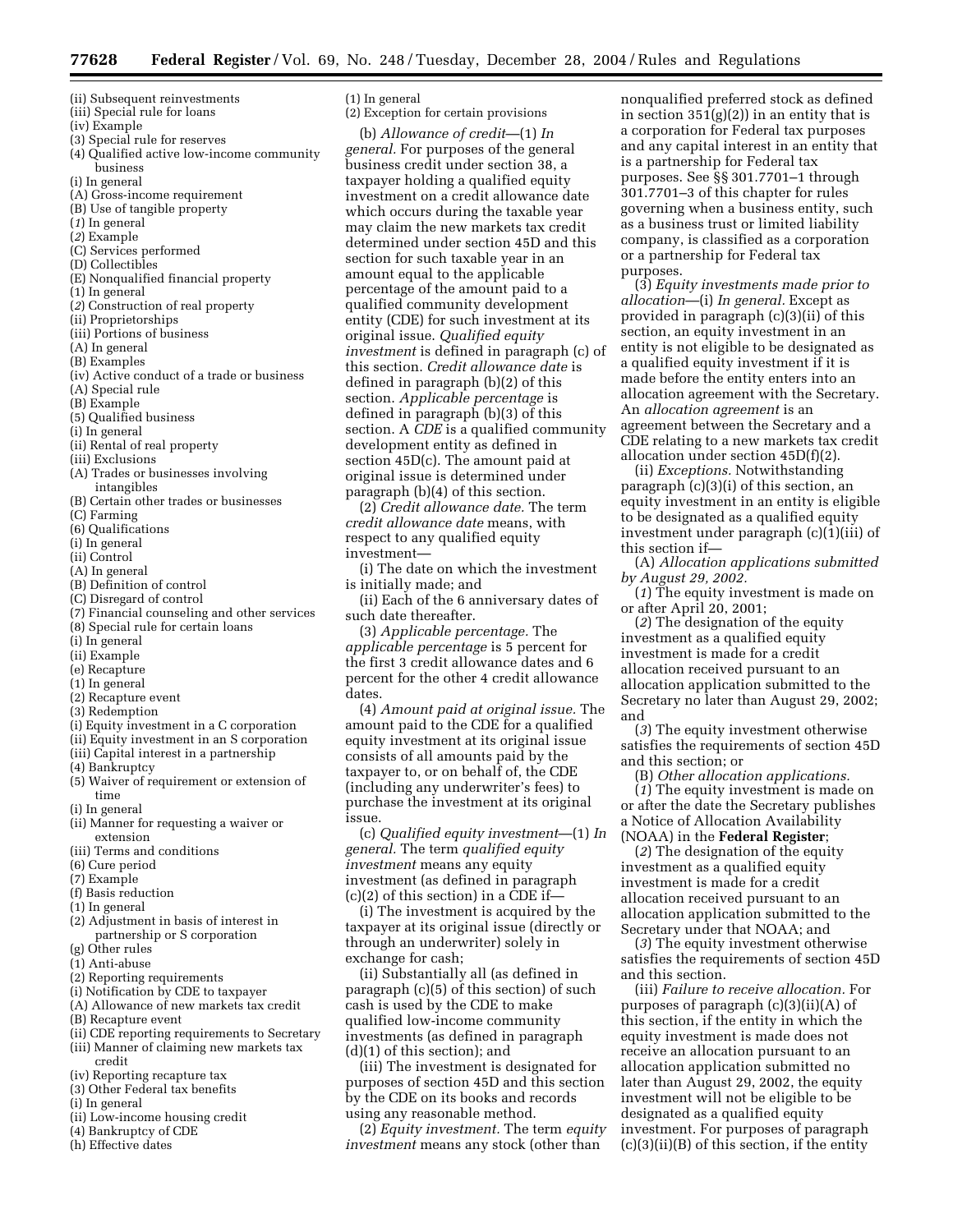in which the equity investment is made does not receive an allocation under the NOAA described in paragraph (c)(3)(ii)(B)(*1*) of this section, the equity investment will not be eligible to be designated as a qualified equity investment.

(iv) *Initial investment date.* If an equity investment is designated as a qualified equity investment in accordance with paragraph (c)(3)(ii) of this section, the investment is treated as initially made on the effective date of the allocation agreement between the CDE and the Secretary.

(4) *Limitations*—(i) *In general.* The term *qualified equity investment* does not include—

(A) Any equity investment issued by a CDE more than 5 years after the date the CDE enters into an allocation agreement (as defined in paragraph (c)(3)(i) of this section) with the Secretary; and

(B) Any equity investment by a CDE in another CDE, if the CDE making the investment has received an allocation under section 45D(f)(2).

(ii) *Allocation limitation.* The maximum amount of equity investments issued by a CDE that may be designated under paragraph (c)(1)(iii) of this section by the CDE may not exceed the portion of the limitation amount allocated to the CDE by the Secretary under section  $45D(f)(2)$ .

(5) *Substantially all*—(i) *In general.* Except as provided in paragraph  $(c)(5)(v)$  of this section, the term *substantially all* means at least 85 percent. The substantially-all requirement must be satisfied for each annual period in the 7-year credit period using either the direct-tracing calculation under paragraph (c)(5)(ii) of this section, or the safe harbor calculation under paragraph (c)(5)(iii) of this section. For the first annual period, the substantially-all requirement is treated as satisfied if either the directtracing calculation under paragraph  $(c)(5)(ii)$  of this section, or the safeharbor calculation under paragraph (c)(5)(iii) of this section, is performed on a single testing date and the result of the calculation is at least 85 percent. For each annual period other than the first annual period, the substantially-all requirement is treated as satisfied if either the direct-tracing calculation under paragraph (c)(5)(ii) of this section, or the safe harbor calculation under paragraph (c)(5)(iii) of this section, is performed every six months and the average of the two calculations for the annual period is at least 85 percent. For example, the CDE may choose the same two testing dates for all qualified equity investments regardless of the date each

qualified equity investment was initially made under paragraph (b)(2)(i) of this section, provided the testing dates are six months apart. The use of the directtracing calculation under paragraph (c)(5)(ii) of this section (or the safe harbor calculation under paragraph (c)(5)(iii) of this section) for an annual period does not preclude the use of the safe harbor calculation under paragraph (c)(5)(iii) of this section (or the directtracing calculation under paragraph (c)(5)(ii) of this section) for another annual period, provided that a CDE that switches to a direct-tracing calculation must substantiate that the taxpayer's investment is directly traceable to qualified low-income community investments from the time of the CDE's initial investment in a qualified lowincome community investment. For purposes of this paragraph (c)(5)(i), the *7-year credit period* means the period of 7 years beginning on the date the qualified equity investment is initially made. See paragraph (c)(6) of this section for circumstances in which a CDE may treat more than one equity investment as a single qualified equity investment.

(ii) *Direct-tracing calculation.* The substantially-all requirement is satisfied if at least 85 percent of the taxpayer's investment is directly traceable to qualified low-income community investments as defined in paragraph (d)(1) of this section. The direct-tracing calculation is a fraction the numerator of which is the CDE's aggregate cost basis determined under section 1012 in all of the qualified low-income community investments that are directly traceable to the taxpayer's cash investment, and the denominator of which is the amount of the taxpayer's cash investment under paragraph (b)(4) of this section. For purposes of this paragraph (c)(5)(ii), cost basis includes the cost basis of any qualified lowincome community investment that becomes worthless. *See* paragraph (d)(2) of this section for the treatment of amounts received by a CDE in payment of, or for, capital, equity or principal with respect to a qualified low-income community investment.

(iii) *Safe harbor calculation.* The substantially-all requirement is satisfied if at least 85 percent of the aggregate gross assets of the CDE are invested in qualified low-income community investments as defined in paragraph (d)(1) of this section. The safe harbor calculation is a fraction the numerator of which is the CDE's aggregate cost basis determined under section 1012 in all of its qualified low-income community investments, and the denominator of which is the CDE's

aggregate cost basis determined under section 1012 in all of its assets. For purposes of this paragraph (c)(5)(iii), cost basis includes the cost basis of any qualified low-income community investment that becomes worthless. *See* paragraph (d)(2) of this section for the treatment of amounts received by a CDE in payment of, or for, capital, equity or principal with respect to a qualified low-income community investment.

(iv) *Time limit for making investments.* The taxpayer's cash investment received by a CDE is treated as invested in a qualified low-income community investment as defined in paragraph (d)(1) of this section only to the extent that the cash is so invested within the 12-month period beginning on the date the cash is paid by the taxpayer (directly or through an underwriter) to the CDE.

(v) *Reduced substantially-all percentage.* For purposes of the substantially-all requirement (including the direct-tracing calculation under paragraph (c)(5)(ii) of this section and the safe harbor calculation under paragraph (c)(5)(iii) of this section), 85 percent is reduced to 75 percent for the seventh year of the 7-year credit period (as defined in paragraph (c)(5)(i) of this section).

(vi) *Examples.* The following examples illustrate an application of this paragraph (c)(5):

*Example 1.* X is a partnership and a CDE that has received a \$1 million new markets tax credit allocation from the Secretary. On September 1, 2004, X uses a line of credit from a bank to fund a \$1 million loan to Y. The loan is a qualified low-income community investment under paragraph (d)(1) of this section. On September 5, 2004, A pays \$1 million to acquire a capital interest in X. X uses the proceeds of A's equity investment to pay off the \$1 million line of credit that was used to fund the loan to Y. X's aggregate gross assets consist of the \$1 million loan to Y and \$100,000 in other assets. A's equity investment in X does not satisfy the substantially-all requirement under paragraph (c)(5)(i) of this section using the direct-tracing calculation under paragraph (c)(5)(ii) of this section because the cash from A's equity investment is not used to make X's loan to Y. However, A's equity investment in X satisfies the substantially-all requirement using the safe harbor calculation under paragraph (c)(5)(iii) of this section because at least 85 percent of X's aggregate gross assets are invested in qualified lowincome community investments.

*Example 2.* X is a partnership and a CDE that has received a new markets tax credit allocation from the Secretary. On August 1, 2004, A pays \$100,000 for a capital interest in X. On August 5, 2004, X uses the proceeds of A's equity investment to make an equity investment in Y. X controls Y within the meaning of paragraph (d)(6)(ii)(B) of this section. For the annual period ending July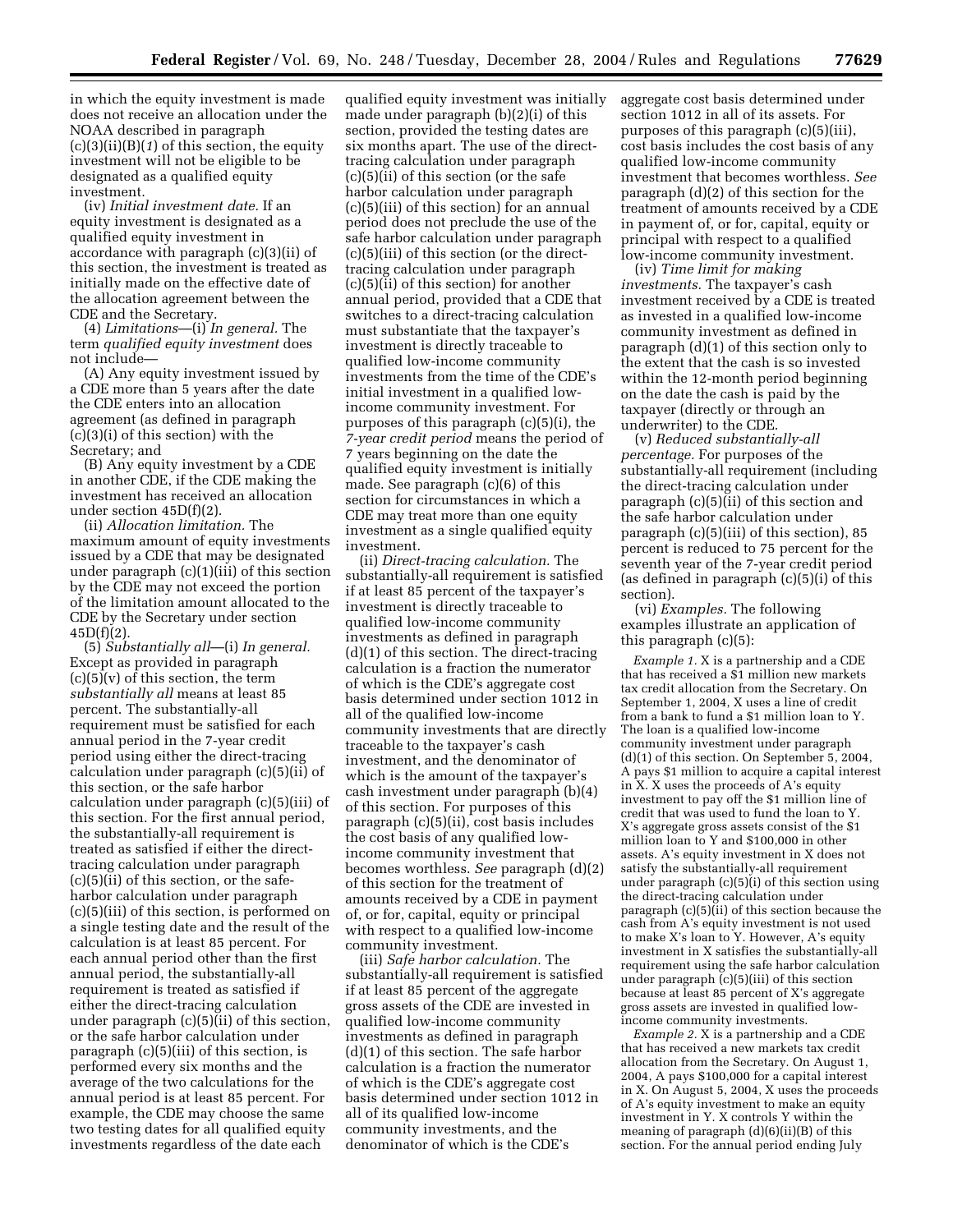31, 2005, Y is a qualified active low-income community business (as defined in paragraph (d)(4) of this section). Thus, for that period, A's equity investment satisfies the substantially-all requirement under paragraph (c)(5)(i) of this section using the direct-tracing calculation under paragraph (c)(5)(ii) of this section. For the annual period ending July 31, 2006, Y no longer is a qualified active low-income community business. Thus, for that period, A's equity investment does not satisfy the substantiallyall requirement using the direct-tracing calculation. However, during the entire annual period ending July 31, 2006, X's remaining assets are invested in qualified low-income community investments with an aggregate cost basis of \$900,000. Consequently, for the annual period ending July 31, 2006, at least 85 percent of X's aggregate gross assets are invested in qualified low-income community investments. Thus, for the annual period ending July 31, 2006, A's equity investment satisfies the substantially-all requirement using the safe harbor calculation under paragraph (c)(5)(iii) of this section.

*Example 3.* X is a partnership and a CDE that has received a new markets tax credit allocation from the Secretary. On August 1, 2004, A and B each pay \$100,000 for a capital interest in X. X does not treat A's and B's equity investments as one qualified equity investment under paragraph (c)(6) of this section. On September 1, 2004, X uses the proceeds of A's equity investment to make an equity investment in Y and X uses the proceeds of B's equity investment to make an equity investment in Z. X has no assets other than its investments in Y and Z. X controls Y and Z within the meaning of paragraph (d)(6)(ii)(B) of this section. For the annual period ending July 31, 2005, Y and Z are qualified active low-income community businesses (as defined in paragraph (d)(4) of this section). Thus, for the annual period ending July 31, 2005, A's and B's equity investments satisfy the substantially-all requirement under paragraph  $(c)(5)(i)$  of this section using either the direct-tracing calculation under paragraph (c)(5)(ii) of this section or the safe harbor calculation under paragraph (c)(5)(iii) of this section. For the annual period ending July 31, 2006, Y, but not Z, is a qualified active low-income community business. Thus, for the annual period ending July 31, 2006—

(1) X does not satisfy the substantially-all requirement using the safe harbor calculation under paragraph  $(c)(5)(iii)$  of this section;

(2) A's equity investment satisfies the substantially-all requirement using the direct-tracing calculation because A's equity investment is directly traceable to Y; and

(3) B's equity investment does not satisfy the substantially-all requirement because B's equity investment is traceable to Z.

*Example 4.* X is a partnership and a CDE that has received a new markets tax credit allocation from the Secretary. On November 1, 2004, A pays \$100,000 for a capital interest in X. On December 1, 2004, B pays \$100,000 for a capital interest in X. On December 31, 2004, X uses \$85,000 from A's equity investment and \$85,000 from B's equity investment to make a \$170,000 equity

investment in Y, a qualified active lowincome community business (as defined in paragraph (d)(4) of this section). X has no assets other than its investment in Y. X determines whether A's and B's equity investments satisfy the substantially-all requirement under paragraph (c)(5)(i) of this section on December 31, 2004. The calculation for A's and B's equity investments is 85 percent using either the direct-tracing calculation under paragraph (c)(5)(ii) of this section or the safe harbor calculation under paragraph (c)(5)(iii) of this section. Therefore, for the annual periods ending October 31, 2005, and November 30, 2005, A's and B's equity investments, respectively, satisfy the substantially-all requirement under paragraph (c)(5)(i) of this section. For the subsequent annual period, X performs its calculations on December 31, 2005, and June 30, 2006. The average of the two calculations on December 31, 2005, and June 30, 2006, is 85 percent using either the direct-tracing calculation under paragraph (c)(5)(ii) of this section or the safe harbor calculation under paragraph (c)(5)(iii) of this section. Therefore, for the annual periods ending October 31, 2006, and November 30, 2006, A's and B's equity investments, respectively, satisfy the substantially-all requirement under paragraph (c)(5)(i) of this section.

(6) *Aggregation of equity investments.* A CDE may treat any qualified equity investments issued on the same day as one qualified equity investment. If a CDE aggregates equity investments under this paragraph (c)(6), the rules in this section shall be construed in a manner consistent with that treatment.

(7) *Subsequent purchasers.* A qualified equity investment includes any equity investment that would (but for paragraph (c)(1)(i) of this section) be a qualified equity investment in the hands of the taxpayer if the investment was a qualified equity investment in the hands of a prior holder.

(d) *Qualified low-income community investments*—(1) *In general.* The term *qualified low-income community investment* means any of the following:

(i) *Investment in a qualified active low-income community business.* Any capital or equity investment in, or loan to, any qualified active low-income community business (as defined in paragraph (d)(4) of this section).

(ii) *Purchase of certain loans from CDEs*—(A) *In general.* The purchase by a CDE (the ultimate CDE) from another CDE (whether or not that CDE has received an allocation from the Secretary under section 45D(f)(2)) of any loan made by such entity that is a qualified low-income community investment. A loan purchased by the ultimate CDE from another CDE is a qualified low-income community investment if it qualifies as a qualified low-income community investment either—

(*1*) At the time the loan was made; or (*2*) At the time the ultimate CDE purchases the loan.

(B) *Certain loans made before CDE certification.* For purposes of paragraph  $(d)(1)(ii)(A)$  of this section, a loan by an entity is treated as made by a CDE, notwithstanding that the entity was not a CDE at the time it made the loan, if the entity is a CDE at the time it sells the loan.

(C) *Intermediary CDEs.* For purposes of paragraph  $(d)(1)(ii)(A)$  of this section, the purchase of a loan by the ultimate CDE from a CDE that did not make the loan (the second CDE) is treated as a purchase of the loan by the ultimate CDE from the CDE that made the loan (the originating CDE) if—

(*1*) The second CDE purchased the loan from the originating CDE (or from another CDE); and

(*2*) Each entity that sold the loan was a CDE at the time it sold the loan.

(D) *Examples.* The following examples illustrate an application of this paragraph (d)(1)(ii):

*Example 1.* X is a partnership and a CDE that has received a new markets tax credit allocation from the Secretary. Y, a corporation, made a \$500,000 loan to Z in 1999. In January of 2004, Y is certified as a CDE. On September 1, 2004, X purchases the loan from Y. At the time X purchases the loan, Z is a qualified active low-income community business under paragraph (d)(4)(i) of this section. Accordingly, the loan purchased by X from Y is a qualified lowincome community investment under paragraphs  $(d)(1)(ii)(A)$  and  $(B)$  of this section.

*Example 2.* The facts are the same as in *Example 1* except that on February 1, 2004, Y sells the loan to W and on September 1, 2004, W sells the loan to X. W is a CDE. Under paragraph (d)(1)(ii)(C) of this section, X's purchase of the loan from W is treated as the purchase of the loan from Y. Accordingly, the loan purchased by X from W is a qualified low-income community investment under paragraphs (d)(1)(ii)(A) and (C) of this section.

*Example 3.* The facts are the same as in *Example 2* except that W is not a CDE. Because W was not a CDE at the time it sold the loan to X, the purchase of the loan by X from W is not a qualified low-income community investment under paragraphs  $(d)(1)(ii)(A)$  and  $(C)$  of this section.

(iii) *Financial counseling and other services.* Financial counseling and other services (as defined in paragraph (d)(7) of this section) provided to any qualified active low-income community business, or to any residents of a lowincome community (as defined in section 45D(e)).

(iv) *Investments in other CDEs*—(A) *In general.* Any equity investment in, or loan to, any CDE (the second CDE) by a CDE (the primary CDE), but only to the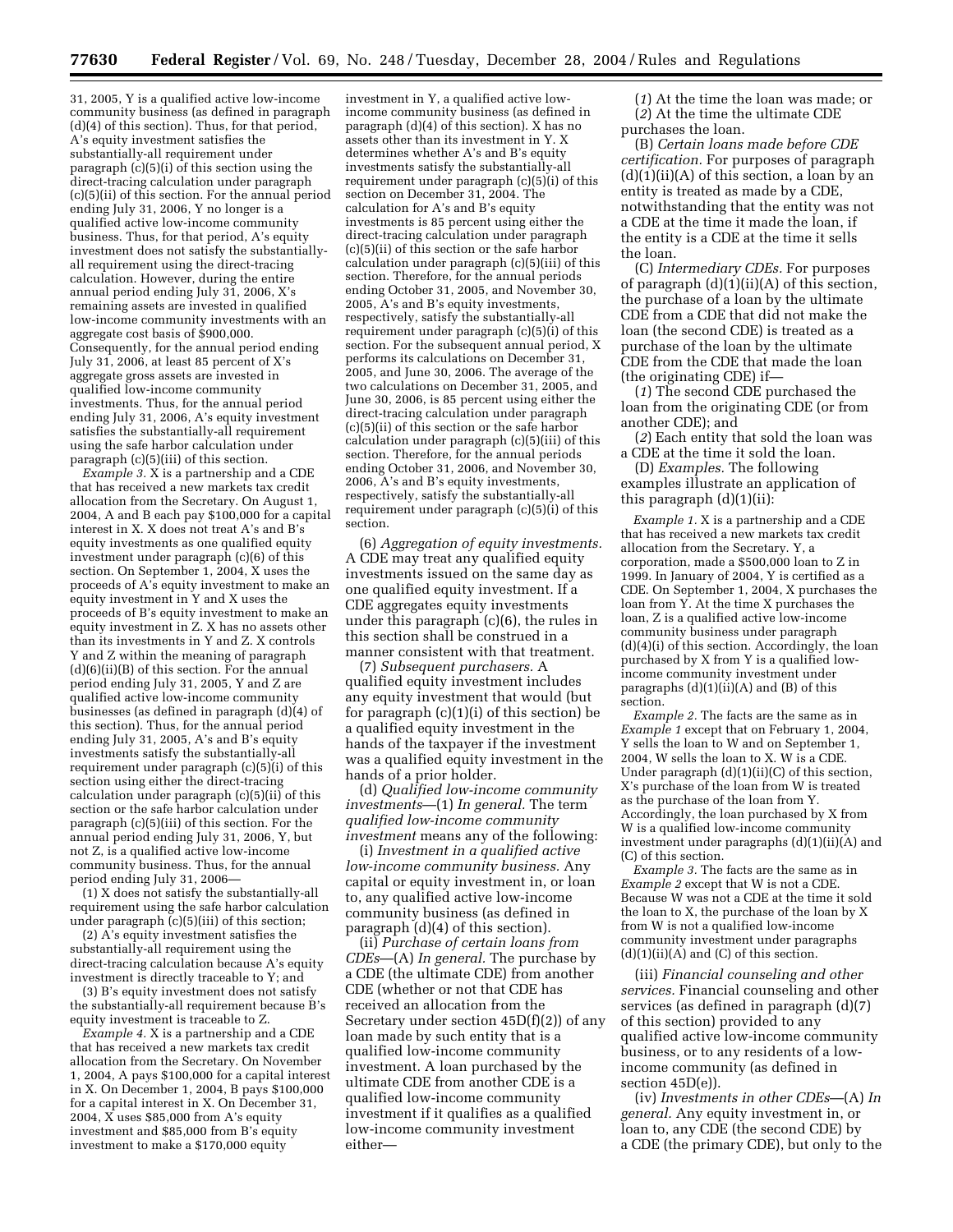extent that the second CDE uses the proceeds of the investment or loan—

(*1*) In a manner—

(*i*) That is described in paragraph (d)(1)(i) or (iii) of this section; and

(*ii*) That would constitute a qualified low-income community investment if it were made directly by the primary CDE;

(*2*) To make an equity investment in, or loan to, a third CDE that uses such proceeds in a manner described in paragraph (d)(1)(iv)(A)(*1*) of this section; or

(*3*) To make an equity investment in, or loan to, a third CDE that uses such proceeds to make an equity investment in, or loan to, a fourth CDE that uses such proceeds in a manner described in paragraph (d)(1)(iv)(A)(*1*) of this section.

(B) *Examples.* The following examples illustrate an application of paragraph  $(d)(1)(iv)(A)$  of this section:

*Example 1.* X is a partnership and a CDE that has received a new markets tax credit allocation from the Secretary. On September 1, 2004, X uses \$975,000 to make an equity investment in Y. Y is a corporation and a CDE. On October 1, 2004,  $\hat{Y}$  uses \$950,000 from X's equity investment to make a loan to Z. Z is a qualified active low-income community business under paragraph  $(d)(4)(i)$  of this section. Of  $\overline{X}$ 's equity investment in Y, \$950,000 is a qualified lowincome community investment under paragraph (d)(1)(iv)(A)(*1*) of this section.

*Example 2.* W is a partnership and a CDE that has received a new markets tax credit allocation from the Secretary. On September 1, 2004, W uses \$975,000 to make an equity investment in X. On October 1, 2004, X uses \$950,000 from W's equity investment to make an equity investment in Y. X and Y are corporations and CDEs. On October 5, 2004, Y uses \$925,000 from X's equity investment to make a loan to Z. Z is a qualified active low-income community business under paragraph (d)(4)(i) of this section. Of W's equity investment in X, \$925,000 is a qualified low-income community investment under paragraph (d)(1)(iv)(A)(*2*) of this section because X uses proceeds of W's equity investment to make an equity investment in Y, which uses \$925,000 of the proceeds in a manner described in paragraph  $(d)(1)(iv)(A)(1)$  of this section.

*Example 3.* U is a partnership and a CDE that has received a new markets tax credit allocation from the Secretary. On September 1, 2004, U uses \$975,000 to make an equity investment in V. On October 1, 2004, V uses \$950,000 from U's equity investment to make an equity investment in W. On October 5, 2004, W uses \$925,000 from V's equity investment to make an equity investment in X. On November 1, 2004, X uses \$900,000 from W's equity investment to make an equity investment in Y. V, W, X, and Y are corporations and CDEs. On November 5, 2004, Y uses \$875,000 from X's equity investment to make a loan to Z. Z is a qualified active low-income community business under paragraph (d)(4)(i) of this section. U's equity investment in V is not a

qualified low-income community investment because X does not use proceeds of W's equity investment in a manner described in paragraph  $(d)(1)(iv)(A)(1)$  of this section.

(2) *Payments of, or for, capital, equity or principal*—(i) *In general.* Except as otherwise provided in this paragraph (d)(2), amounts received by a CDE in payment of, or for, capital, equity or principal with respect to a qualified low-income community investment must be reinvested by the CDE in a qualified low-income community investment no later than 12 months from the date of receipt to be treated as continuously invested in a qualified low-income community investment. If the amounts received by the CDE are equal to or greater than the cost basis of the original qualified low-income community investment (or applicable portion thereof), and the CDE reinvests, in accordance with this paragraph (d)(2)(i), an amount at least equal to such original cost basis, then an amount equal to such original cost basis will be treated as continuously invested in a qualified low-income community investment. In addition, if the amounts received by the CDE are equal to or greater than the cost basis of the original qualified low-income community investment (or applicable portion thereof), and the CDE reinvests, in accordance with this paragraph (d)(2)(i), an amount less than such original cost basis, then only the amount so reinvested will be treated as continuously invested in a qualified low-income community investment. If the amounts received by the CDE are less than the cost basis of the original qualified low-income community investment (or applicable portion thereof), and the CDE reinvests an amount in accordance with this paragraph (d)(2)(i), then the amount treated as continuously invested in a qualified low-income community investment will equal the excess (if any) of such original cost basis over the amounts received by the CDE that are not so reinvested. Amounts received by a CDE in payment of, or for, capital, equity or principal with respect to a qualified low-income community investment during the seventh year of the 7-year credit period (as defined in paragraph (c)(5)(i) of this section) do not have to be reinvested by the CDE in a qualified low-income community investment in order to be treated as continuously invested in a qualified low-income community investment.

(ii) *Subsequent reinvestments.* In applying paragraph (d)(2)(i) of this section to subsequent reinvestments, the original cost basis is reduced by the amount (if any) by which the original

cost basis exceeds the amount determined to be continuously invested in a qualified low-income community investment.

(iii) *Special rule for loans.* Periodic amounts received during a calendar year as repayment of principal on a loan that is a qualified low-income community investment are treated as continuously invested in a qualified low-income community investment if the amounts are reinvested in another qualified lowincome community investment by the end of the following calendar year.

(iv) *Example.* The application of paragraphs (d)(2)(i) and (ii) of this section is illustrated by the following example:

*Example.* On April 1, 2003, A, B, and C each pay \$100,000 to acquire a capital interest in X, a partnership. X is a CDE that has received a new markets tax credit allocation from the Secretary. X treats the 3 partnership interests as one qualified equity investment under paragraph (c)(6) of this section. In August 2003,  $\bar{X}$  uses the \$300,000 to make a qualified low-income community investment under paragraph (d)(1) of this section. In August 2005, the qualified lowincome community investment is redeemed for \$250,000. In February 2006, X reinvests \$230,000 of the \$250,000 in a second qualified low-income community investment and uses the remaining \$20,000 for operating expenses. Under paragraph (d)(2)(i) of this section, \$280,000 of the proceeds of the qualified equity investment is treated as continuously invested in a qualified lowincome community investment. In December 2008, X sells the second qualified lowincome community investment and receives \$400,000. In March 2009, X reinvests \$320,000 of the \$400,000 in a third qualified low-income community investment. Under paragraphs (d)(2)(i) and (ii) of this section,  $$280,000$  of the proceeds of the qualified equity investment is treated as continuously invested in a qualified low-income community investment (\$40,000 is treated as invested in another qualified low-income community investment in March 2009).

(3) *Special rule for reserves.* Reserves (not in excess of 5 percent of the taxpayer's cash investment under paragraph (b)(4) of this section) maintained by the CDE for loan losses or for additional investments in existing qualified low-income community investments are treated as invested in a qualified low-income community investment under paragraph (d)(1) of this section. Reserves include fees paid to third parties to protect against loss of all or a portion of the principal of, or interest on, a loan that is a qualified low-income community investment.

(4) *Qualified active low-income community business—*(i) *In general.* The term *qualified active low-income community business* means, with respect to any taxable year, a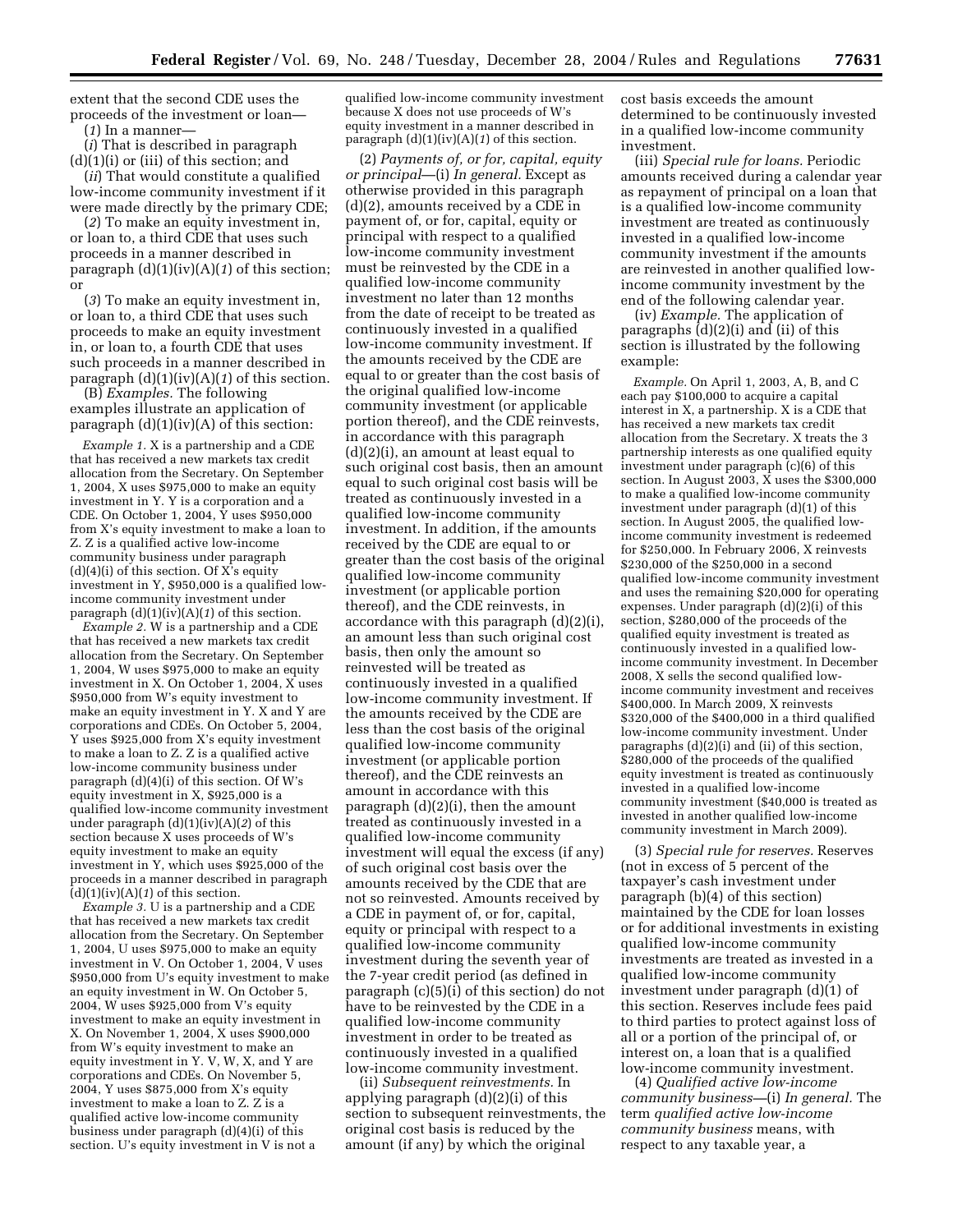corporation (including a nonprofit corporation) or a partnership engaged in the active conduct of a qualified business (as defined in paragraph (d)(5) of this section), if the requirements in paragraphs  $(d)(4)(i)(A)$ ,  $(B)$ ,  $(C)$ ,  $(D)$ , and (E) of this section are met. Solely for purposes of this section, a nonprofit corporation will be deemed to be engaged in the active conduct of a trade or business if it is engaged in an activity that furthers its purpose as a nonprofit corporation.

(A) *Gross-income requirement.* At least 50 percent of the total gross income of such entity is derived from the active conduct of a qualified business (as defined in paragraph (d)(5) of this section) within any low-income community (as defined in section 45D(e)). An entity is deemed to satisfy this paragraph  $(d)(4)(i)(A)$  if the entity meets the requirements of either paragraph  $(d)(4)(i)(B)$  or  $(C)$  of this section, if ''50 percent'' is applied instead of *40 percent.* In addition, an entity may satisfy this paragraph  $(d)(4)(i)(A)$  based on all the facts and circumstances. See paragraph (d)(4)(iv) of this section for certain circumstances in which an entity will be treated as engaged in the active conduct of a trade or business.

(B) *Use of tangible property—*(*1*) *In general.* At least 40 percent of the use of the tangible property of such entity (whether owned or leased) is within any low-income community. This percentage is determined based on a fraction the numerator of which is the average value of the tangible property owned or leased by the entity and used by the entity during the taxable year in a low-income community and the denominator of which is the average value of the tangible property owned or leased by the entity and used by the entity during the taxable year. Property owned by the entity is valued at its cost basis as determined under section 1012. Property leased by the entity is valued at a reasonable amount established by the entity.

(*2*) *Example.* The application of paragraph (d)(4)(i)(B)(*1*) of this section is illustrated by the following example:

*Example.* X is a corporation engaged in the business of moving and hauling scrap metal. X operates its business from a building and an adjoining parking lot that X owns. The building and the parking lot are located in a low-income community (as defined in section 45D(e)). X's cost basis under section 1012 for the building and parking lot is \$200,000. During the taxable year, X operates its business 10 hours a day, 6 days a week. X owns and uses 40 trucks in its business, which, on average, are used 6 hours a day outside a low-income community and 4 hours a day inside a low-income community

(including time in the parking lot). The cost basis under section 1012 of each truck is \$25,000. During non-business hours, the trucks are parked in the lot. Only X's 10-hour business days are used in calculating the use of tangible property percentage under paragraph  $(d)(4)(i)(B)(1)$  of this section. Thus, the numerator of the tangible property calculation is \$600,000 (4⁄10 of \$1,000,000 (the \$25,000 cost basis of each truck times 40 trucks) plus \$200,000 (the cost basis of the building and parking lot)) and the denominator is \$1,200,000 (the total cost basis of the trucks, building, and parking lot), resulting in 50 percent of the use of X's tangible property being within a low-income community. Consequently, X satisfies the 40 percent use of tangible property test under paragraph (d)(4)(i)(B)(*1*) of this section.

(C) *Services performed.* At least 40 percent of the services performed for such entity by its employees are performed in a low-income community. This percentage is determined based on a fraction the numerator of which is the total amount paid by the entity for employee services performed in a lowincome community during the taxable year and the denominator of which is the total amount paid by the entity for employee services during the taxable year. If the entity has no employees, the entity is deemed to satisfy this paragraph (d)(4)(i)(C), and paragraph  $(d)(4)(i)(A)$  of this section, if the entity meets the requirement of paragraph  $(d)(4)(i)(B)$  of this section if "85 percent'' is applied instead of *40 percent.*

(D) *Collectibles.* Less than 5 percent of the average of the aggregate unadjusted bases of the property of such entity is attributable to collectibles (as defined in section 408(m)(2)) other than collectibles that are held primarily for sale to customers in the ordinary course of business.

(E) *Nonqualified financial property—* (*1*) *In general.* Less than 5 percent of the average of the aggregate unadjusted bases of the property of such entity is attributable to *nonqualified financial property.* For purposes the preceding sentence, the term *nonqualified financial property* means debt, stock, partnership interests, options, futures contracts, forward contracts, warrants, notional principal contracts, annuities, and other similar property except that such term does not include—

(*i*) Reasonable amounts of working capital held in cash, cash equivalents, or debt instruments with a term of 18 months or less (because the definition of *nonqualified financial property* includes debt instruments with a term in excess of 18 months, banks, credit unions, and other financial institutions are generally excluded from the

definition of a *qualified active lowincome community business*); or

(*ii*) Debt instruments described in section 1221(a)(4).

(*2*) *Construction of real property.* For purposes of paragraph (d)(4)(i)(E)(*1*)(*i*) of this section, the proceeds of a capital or equity investment or loan by a CDE that will be expended for construction of real property within 12 months after the date the investment or loan is made are treated as a reasonable amount of working capital.

(ii) *Proprietorships.* Any business carried on by an individual as a proprietor is a qualified active lowincome community business if the business would meet the requirements of paragraph (d)(4)(i) of this section if the business were incorporated.

(iii) *Portions of business—*(A) *In general.* A CDE may treat any trade or business (or portion thereof) as a qualified active low-income community business if the trade or business (or portion thereof) would meet the requirements of paragraph (d)(4)(i) of this section if the trade or business (or portion thereof) were separately incorporated and a complete and separate set of books and records is maintained for that trade or business (or portion thereof). However, the CDE's capital or equity investment or loan is not a qualified low-income community investment under paragraph (d)(1)(i) of this section to the extent the proceeds of the investment or loan are not used for the trade or business (or portion thereof) that is treated as a qualified active low-income community business under this paragraph  $(d)(4)(iii)(A)$ .

(B) *Examples.* The following examples illustrate an application of paragraph (d)(4)(iii) of this section:

*Example 1.* X is a partnership and a CDE that receives a new markets tax credit allocation from the Secretary. A pays \$1 million for a capital interest in  $\overline{X}$ .  $\overline{Z}$  is a corporation that operates a supermarket that is not in a low-income community (as defined in section 45D(e)). X uses the proceeds of A's equity investment to make a loan to Z that Z will use to construct a new supermarket in a low-income community. Z will maintain a complete and separate set of books and records for the new supermarket. The proceeds of X's loan to Z will be used exclusively for the new supermarket. Assume that Z's new supermarket in the low-income community would meet the requirements to be a qualified active low-income community business under paragraph (d)(4)(i) of this section if it were separately incorporated. Pursuant to paragraph  $(d)(4)(iii)(A)$  of this section, X treats Z's new supermarket as the qualified active low-income community business. Accordingly, X's loan to Z is a qualified low-income community investment under paragraph (d)(1)(i) of this section.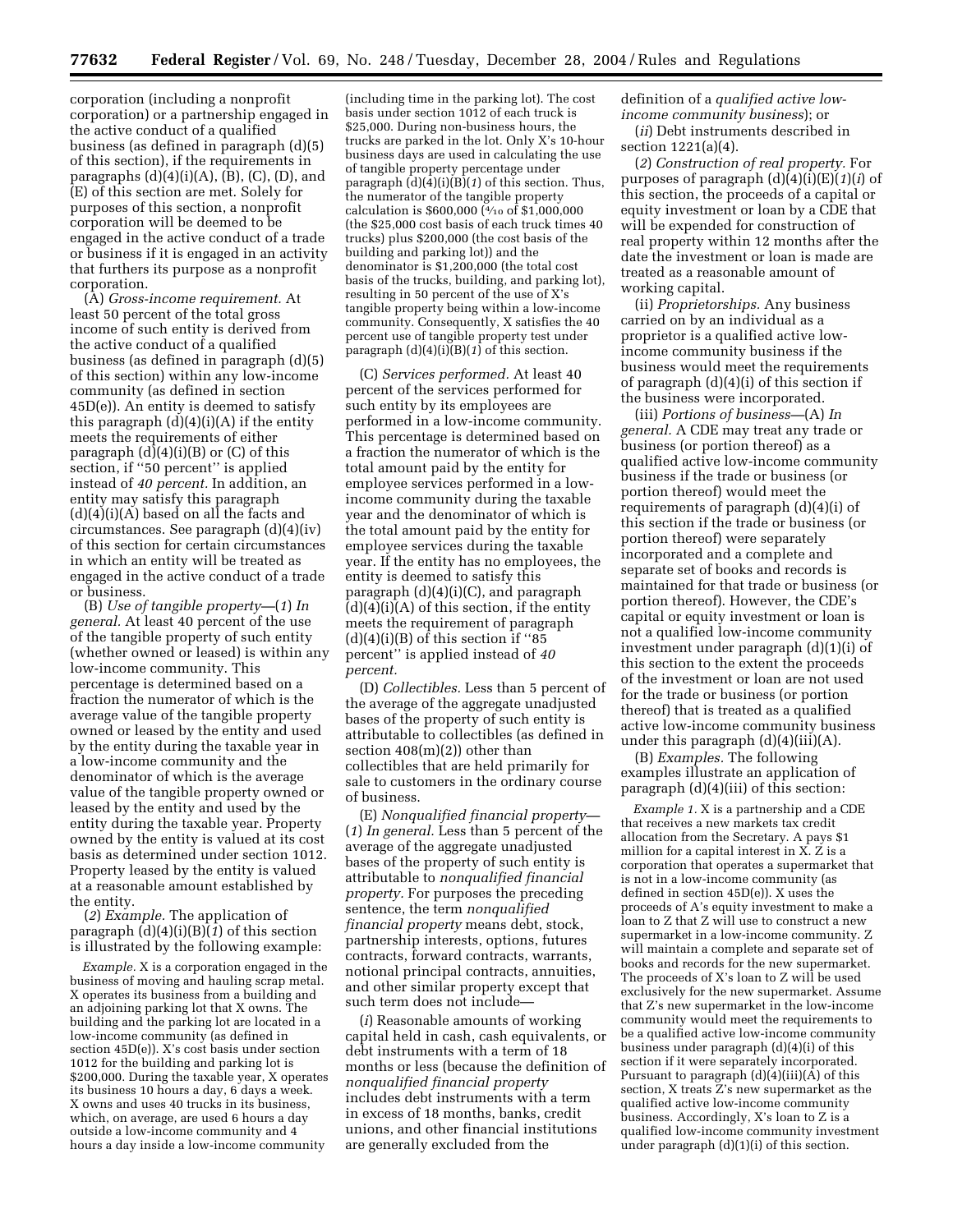*Example 2.* X is a partnership and a CDE that receives a new markets tax credit allocation from the Secretary. A pays \$1 million for a capital interest in X. Z is a corporation that operates a liquor store in a low-income community (as defined in section 45D(e)). A liquor store is not a qualified business under paragraph (d)(5)(iii)(B) of this section. X uses the proceeds of A's equity investment to make a loan to Z that Z will use to construct a restaurant next to the liquor store. Z will maintain a complete and separate set of books and records for the new restaurant. The proceeds of X's loan to Z will be used exclusively for the new restaurant. Assume that Z's restaurant would meet the requirements to be a qualified active lowincome community business under paragraph (d)(4)(i) of this section if it were separately incorporated. Pursuant to paragraph (d)(4)(iii) of this section, X treats Z's restaurant as the qualified active lowincome community business. Accordingly, X's loan to Z is a qualified low-income community investment under paragraph  $(d)(1)(i)$  of this section.

*Example 3.* X is a partnership and a CDE that receives a new markets tax credit allocation from the Secretary. A pays \$1 million for a capital interest in X. Z is a corporation that operates an insurance company in a low-income community (as defined in section 45D(e)). Five percent or more of the average of the aggregate unadjusted bases of Z's property is attributable to nonqualified financial property under paragraph (d)(4)(i)(E) of this section. Z's insurance operations include different operating units including a claims processing unit. X uses the proceeds of A's equity investment to make a loan to Z for use in Z's claims processing operations. Z will maintain a complete and separate set of books and records for the claims processing unit. The proceeds of X's loan to Z will be used exclusively for the claims processing unit. Assume that Z's claims processing unit would meet the requirements to be a qualified active low-income community business under paragraph (d)(4)(i) of this section if it were separately incorporated. Pursuant to paragraph (d)(4)(iii) of this section, X treats Z's claims processing unit as the qualified active low-income community business. Accordingly, X's loan to Z is a qualified low-income community investment under paragraph (d)(1)(i) of this section.

(iv) *Active conduct of a trade or business—*(A) *Special rule.* For purposes of paragraph (d)(4)(i) of this section, an entity will be treated as engaged in the active conduct of a trade or business if, at the time the CDE makes a capital or equity investment in, or loan to, the entity, the CDE reasonably expects that the entity will generate revenues (or, in the case of a nonprofit corporation, engage in an activity that furthers its purpose as a nonprofit corporation) within 3 years after the date the investment or loan is made.

(B) *Example.* The application of paragraph (d)(4)(iv)(A) of this section is illustrated by the following example:

*Example.* X is a partnership and a CDE that receives a new markets tax credit allocation from the Secretary on July 1, 2004. X makes a ten-year loan to Y. Y is a newly formed entity that will own and operate a shopping center to be constructed in a low-income community. Y has no revenues but X reasonably expects that Y will generate revenues beginning in December 2005. Under paragraph  $(d)(4)(iv)(A)$  of this section, Y is treated as engaged in the active conduct of a trade or business for purposes of paragraph  $(d)(4)(i)$  of this section.

(5) *Qualified business—*(i) *In general.* Except as otherwise provided in this paragraph (d)(5), the term *qualified business* means any trade or business. There is no requirement that employees of a qualified business be residents of a low-income community.

(ii) *Rental of real property.* The rental to others of real property located in any low-income community (as defined in section 45D(e)) is a *qualified business* if and only if the property is not residential rental property (as defined in section  $168(e)(2)(A)$  and there are *substantial improvements* located on the real property. For purposes of the preceding sentence, the term *substantial improvements* means improvements the cost basis of which equals or exceeds 50 percent of the cost basis of the land on which the improvements are located and the costs of which are incurred after the date the CDE makes the investment or loan. However, a CDE's investment in or loan to a business engaged in the rental of real property is not a qualified low-income community investment under paragraph (d)(1)(i) of this section to the extent any lessee of the real property is not a qualified business under this paragraph (d)(5).

(iii) *Exclusions*—(A) *Trades or businesses involving intangibles.* The term *qualified business* does not include any trade or business consisting predominantly of the development or holding of intangibles for sale or license.

(B) *Certain other trades or businesses.* The term *qualified business* does not include any trade or business consisting of the operation of any private or commercial golf course, country club, massage parlor, hot tub facility, suntan facility, racetrack or other facility used for gambling, or any store the principal business of which is the sale of alcoholic beverages for consumption off premises.

(C) *Farming.* The term *qualified business* does not include any trade or business the principal activity of which is farming (within the meaning of section  $2032A(e)(5)(A)$  or  $(B)$ ) if, as of

the close of the taxable year of the taxpayer conducting such trade or business, the sum of the aggregate unadjusted bases (or, if greater, the fair market value) of the assets owned by the taxpayer that are used in such a trade or business, and the aggregate value of the assets leased by the taxpayer that are used in such a trade or business, exceeds \$500,000. For purposes of this paragraph  $(d)(5)(iii)(C)$ , two or more trades or businesses will be treated as a single trade or business under rules similar to the rules of section 52(a) and (b).

(6) *Qualifications*—(i) *In general.* Except as provided in paragraph (d)(6)(ii) of this section, an entity is treated as a qualified active low-income community business for the duration of the CDE's investment in the entity if the CDE reasonably expects, at the time the CDE makes the capital or equity investment in, or loan to, the entity, that the entity will satisfy the requirements to be a qualified active low-income community business under paragraph (d)(4)(i) of this section throughout the entire period of the investment or loan.

(ii) *Control*—(A) *In general.* If a CDE controls or obtains control of an entity at any time during the 7-year credit period (as defined in paragraph (c)(5)(i) of this section), the entity will be treated as a qualified active low-income community business only if the entity satisfies the requirements of paragraph (d)(4)(i) of this section throughout the entire period the CDE controls the entity.

(B) *Definition of control.* Control means, with respect to an entity, direct or indirect ownership (based on value) or control (based on voting or management rights) of more than 50 percent of the entity. For purposes of the preceding sentence, the term *management rights* means the power to influence the management policies or investment decisions of the entity.

(C) *Disregard of control.* For purposes of paragraph  $(d)(6)(ii)(A)$  of this section, the acquisition of control of an entity by a CDE is disregarded during the 12 month period following such acquisition of control (the 12-month period) if—

(*1*) The CDE's capital or equity investment in, or loan to, the entity met the requirements of paragraph (d)(6)(i) of this section when initially made;

(*2*) The CDE's acquisition of control of the entity is due to financial difficulties of the entity that were unforeseen at the time the investment or loan described in paragraph (d)(6)(ii)(C)(*1*) of this section was made; and

(*3*) If the acquisition of control occurs before the seventh year of the 7-year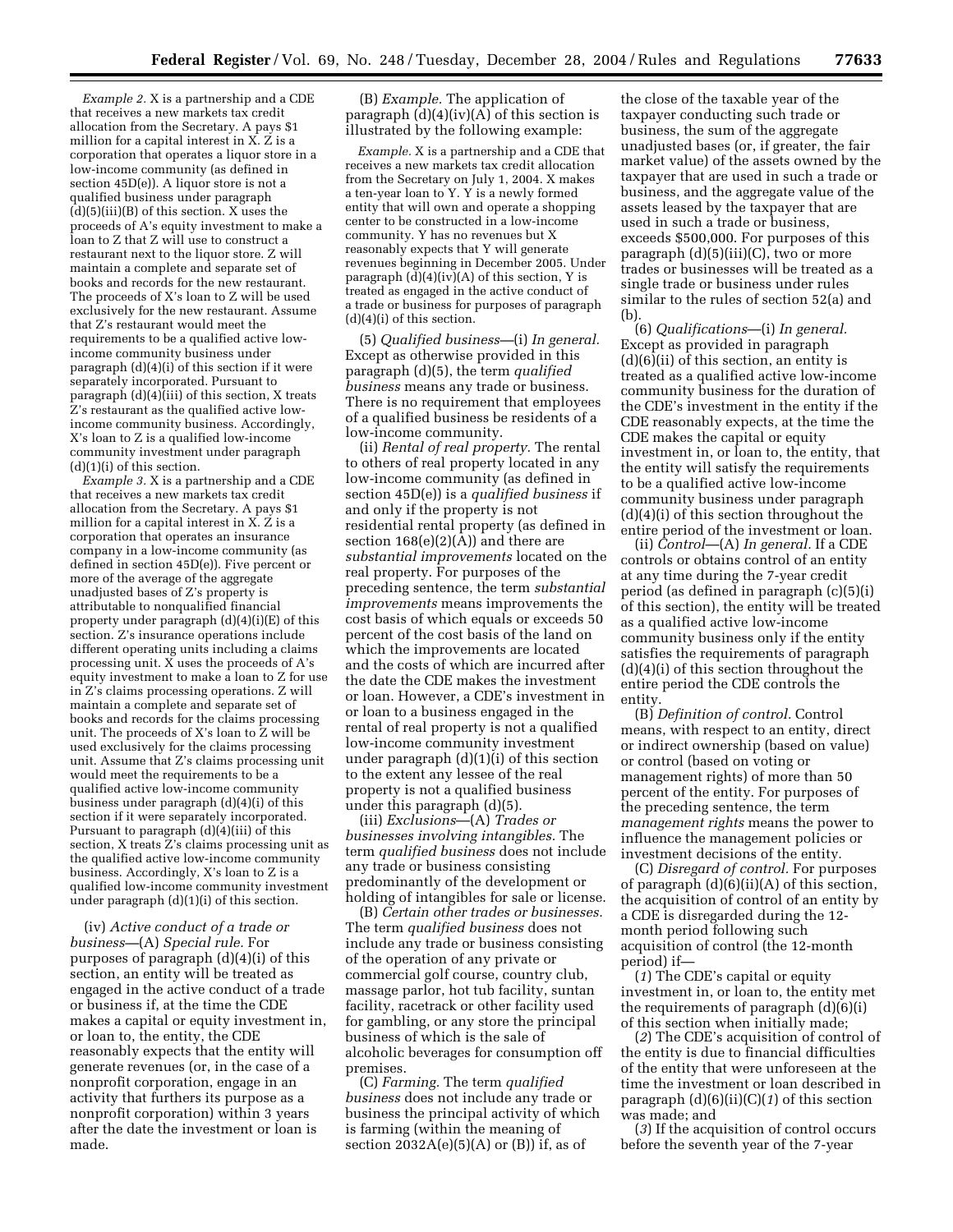credit period (as defined in paragraph  $(c)(5)(i)$  of this section), either—

(*i*) The entity satisfies the requirements of paragraph (d)(4) of this section by the end of the 12-month period; or

(*ii*) The CDE sells or causes to be redeemed the entire amount of the investment or loan described in paragraph (d)(6)(ii)(C)(*1*) of this section and, by the end of the 12-month period, reinvests the amount received in respect of the sale or redemption in a qualified low-income community investment under paragraph (d)(1) of this section. For this purpose, the amount treated as continuously invested in a qualified low-income community investment is determined under paragraphs (d)(2)(i) and (ii) of this section.

(7) *Financial counseling and other services.* The term *financial counseling and other services* means advice provided by the CDE relating to the organization or operation of a trade or business.

(8) *Special rule for certain loans*—(i) *In general.* For purposes of paragraphs  $(d)(1)(i)$ ,  $(ii)$ , and  $(iv)$  of this section, a loan is treated as made by a CDE to the extent the CDE purchases the loan from the originator (whether or not the originator is a CDE) within 30 days after the date the originator makes the loan if, at the time the loan is made, there is a legally enforceable written agreement between the originator and the CDE which—

(A) Requires the CDE to approve the making of the loan either directly or by imposing specific written loan underwriting criteria; and

(B) Requires the CDE to purchase the loan within 30 days after the date the loan is made.

(ii) *Example.* The application of paragraph (d)(8)(i) of this section is illustrated by the following example:

*Example.* (i) X is a partnership and a CDE that has received a new markets tax credit allocation from the Secretary. On October 1, 2004, Y enters into a legally enforceable written agreement with W. Y and W are corporations but only Y is a CDE. The agreement between Y and W provides that Y will purchase loans (or portions thereof) from W within 30 days after the date the loan is made by W, and that Y will approve the making of the loans.

(ii) On November 1, 2004, W makes a \$825,000 loan to Z pursuant to the agreement between Y and W.  $\hat{Z}$  is a qualified active lowincome community business under paragraph (d)(4) of this section. On November 15, 2004, Y purchases the loan from W for \$840,000. On December 31, 2004, X purchases the loan from Y for \$850,000.

(iii) Under paragraph (d)(8)(i) of this section, the loan to Z is treated as made by Y. Y's loan to Z is a qualified low-income

community investment under paragraph (d)(1)(i) of this section. Accordingly, under paragraph (d)(1)(ii)(A) of this section, X's purchase of the loan from Y is a qualified low-income community investment in the amount of \$850,000.

(e) *Recapture*—(1) *In general.* If, at any time during the 7-year period beginning on the date of the original issue of a qualified equity investment in a CDE, there is a recapture event under paragraph (e)(2) of this section with respect to such investment, then the tax imposed by Chapter 1 of the Internal Revenue Code for the taxable year in which the recapture event occurs is increased by the credit recapture amount under section 45D(g)(2). A recapture event under paragraph (e)(2) of this section requires recapture of credits allowed to the taxpayer who purchased the equity investment from the CDE at its original issue and to all subsequent holders of that investment.

(2) *Recapture event.* There is a recapture event with respect to an equity investment in a CDE if—

(i) The entity ceases to be a CDE;

(ii) The proceeds of the investment cease to be used in a manner that satisfies the substantially-all requirement of paragraph (c)(1)(ii) of this section; or

(iii) The investment is redeemed or otherwise cashed out by the CDE.

(3) *Redemption*—(i) *Equity investment in a C corporation.* For purposes of paragraph (e)(2)(iii) of this section, an equity investment in a CDE that is treated as a C corporation for Federal tax purposes is redeemed when section 302(a) applies to amounts received by the equity holder. An equity investment is treated as cashed out when section  $301(c)(2)$  or section  $301(c)(3)$  applies to amounts received by the equity holder. An equity investment is not treated as cashed out when only section 301(c)(1) applies to amounts received by the equity holder.

(ii) *Equity investment in an S corporation.* For purposes of paragraph (e)(2)(iii) of this section, an equity investment in a CDE that is an S corporation is redeemed when section 302(a) applies to amounts received by the equity holder. An equity investment in an S corporation is treated as cashed out when a distribution to a shareholder described in section 1368(a) exceeds the accumulated adjustments account determined under § 1.1368–2 and any accumulated earnings and profits of the S corporation.

(iii) *Capital interest in a partnership.* In the case of an equity investment that is a capital interest in a CDE that is a partnership for Federal tax purposes, a pro rata cash distribution by the CDE to its partners based on each partner's capital interest in the CDE during the taxable year will not be treated as a redemption for purposes of paragraph (e)(2)(iii) of this section if the distribution does not exceed the CDE's *operating income* for the taxable year. In addition, a non-pro rata *de minimis* cash distribution by a CDE to a partner or partners during the taxable year will not be treated as a redemption. A non-pro rata *de minimis* cash distribution may not exceed the lesser of 5 percent of the CDE's *operating income* for that taxable year or 10 percent of the partner's capital interest in the CDE. For purposes of this paragraph (e)(3)(iii), with respect to any taxable year, *operating income* is the sum of:

(A) The CDE's taxable income as determined under section 703, except that—

(*1*) The items described in section 703(a)(1) shall be aggregated with the non-separately stated tax items of the partnership; and

(*2*) Any gain resulting from the sale of a capital asset under section 1221(a) or section 1231 property shall not be included in taxable income;

(B) Deductions under section 165, but only to the extent the losses were realized from qualified low-income community investments under paragraph (d)(1) of this section;

(C) Deductions under sections 167 and 168, including the additional firstyear depreciation under section 168(k);

(D) Start-up expenditures amortized under section 195; and

(E) Organizational expenses amortized under section 709.

(4) *Bankruptcy.* Bankruptcy of a CDE is not a recapture event.

(5) *Waiver of requirement or extension of time*—(i) *In general.* The Commissioner may waive a requirement or extend a deadline if such waiver or extension does not materially frustrate the purposes of section 45D and this section.

(ii) *Manner for requesting a waiver or extension.* A CDE that believes it has good cause for a waiver or an extension may request relief from the Commissioner in a ruling request. The request should set forth all the relevant facts and include a detailed explanation describing the event or events relating to the request for a waiver or an extension. For further information on the application procedure for a ruling, see Rev. Proc. 2005–1 (2005–1 I.R.B. 1) or its successor revenue procedure (see § 601.601(d)(2) of this chapter).

(iii) *Terms and conditions.* The granting of a waiver or an extension to a CDE under this section may require adjustments of the CDE's requirements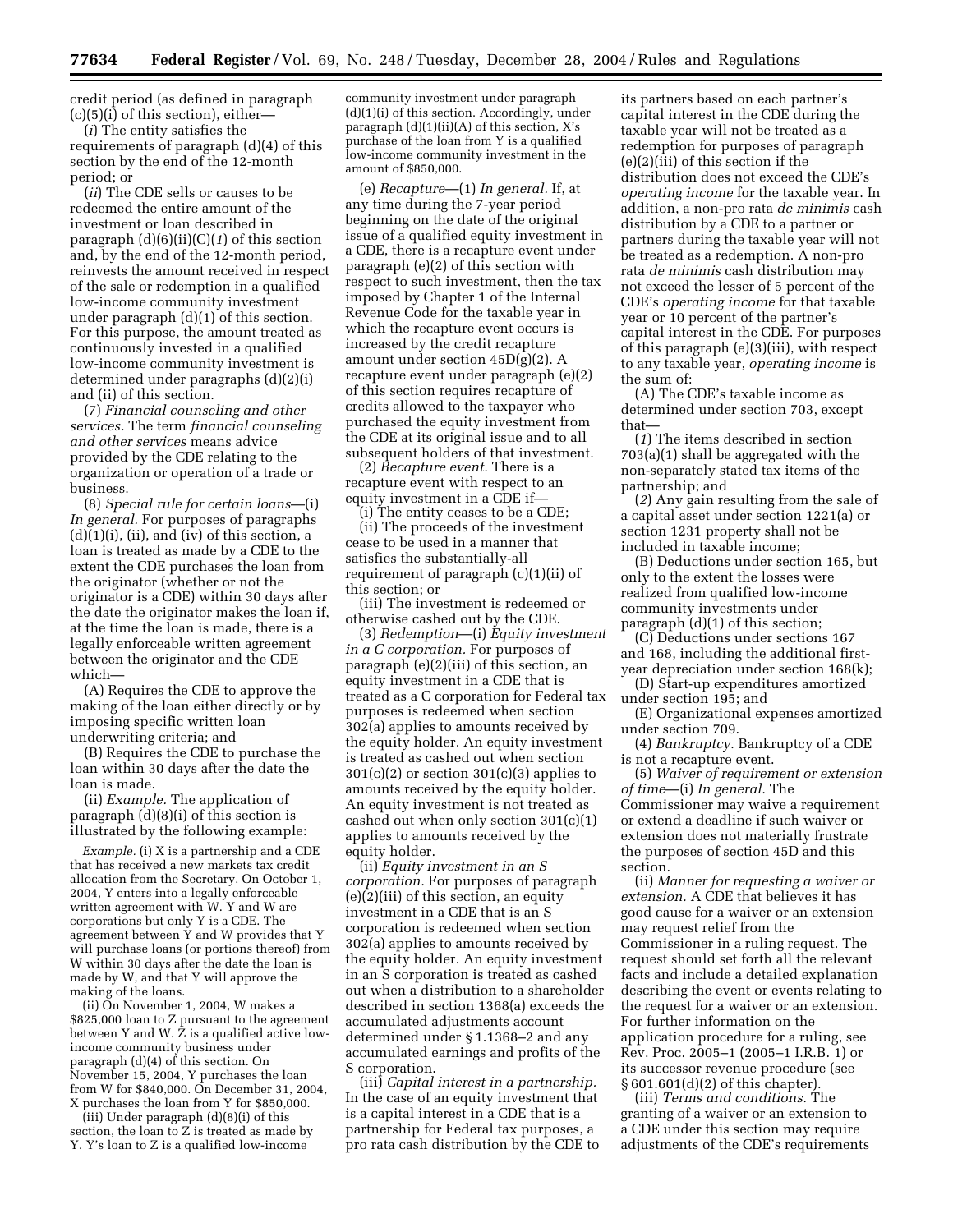under section 45D and this section as may be appropriate.

(6) *Cure period.* If a qualified equity investment fails the substantially-all requirement under paragraph (c)(5)(i) of this section, the failure is not a recapture event under paragraph (e)(2)(ii) of this section if the CDE corrects the failure within 6 months after the date the CDE becomes aware (or reasonably should have become aware) of the failure. Only one correction is permitted for each qualified equity investment during the 7-year credit period under this paragraph (e)(6).

(7) *Example.* The application of this paragraph (e) is illustrated by the following example:

*Example.* In 2003, A and B acquire separate qualified equity investments in X, a partnership. X is a CDE that has received a new markets tax credit allocation from the Secretary. X uses the proceeds of A's qualified equity investment to make a qualified low-income community investment in Y, and X uses the proceeds of B's qualified equity investment to make a qualified lowincome community investment in Z. Y and Z are not CDEs. X controls both Y and Z within the meaning of paragraph  $(d)(6)(ii)(B)$ of this section. In 2003, Y and Z are qualified active low-income community businesses. In 2007, Y, but not Z, is a qualified active lowincome community business and X does not satisfy the substantially-all requirement using the safe harbor calculation under paragraph (c)(5)(iii) of this section. A's equity investment satisfies the substantially-all requirement of paragraph (c)(1)(ii) of this section using the direct-tracing calculation of paragraph (c)(5)(ii) of this section because A's equity investment is traceable to Y. However, B's equity investment fails the substantiallyall requirement using the direct-tracing calculation because B's equity investment is traceable to Z. Therefore, under paragraph (e)(2)(ii) of this section, there is a recapture event for B's equity investment (but not A's equity investment).

(f) *Basis reduction*—(1) *In general.* A taxpayer's basis in a qualified equity investment is reduced by the amount of any new markets tax credit determined under paragraph (b)(1) of this section with respect to the investment. A basis reduction occurs on each credit allowance date under paragraph (b)(2) of this section. This paragraph (f) does not apply for purposes of sections 1202, 1400B, and 1400F.

(2) *Adjustment in basis of interest in partnership or S corporation.* The adjusted basis of either a partner's interest in a partnership, or stock in an S corporation, must be appropriately adjusted to take into account adjustments made under paragraph (f)(1) of this section in the basis of a qualified equity investment held by the partnership or S corporation (as the case may be).

(g) *Other rules*—(1) *Anti-abuse.* If a principal purpose of a transaction or a series of transactions is to achieve a result that is inconsistent with the purposes of section 45D and this section, the Commissioner may treat the transaction or series of transactions as causing a recapture event under paragraph (e)(2) of this section.

(2) *Reporting requirements*—(i) *Notification by CDE to taxpayer*—(A) *Allowance of new markets tax credit.* A CDE must provide notice to any taxpayer who acquires a qualified equity investment in the CDE at its original issue that the equity investment is a qualified equity investment entitling the taxpayer to claim the new markets tax credit. The notice must be provided by the CDE to the taxpayer no later than 60 days after the date the taxpayer makes the investment in the CDE. The notice must contain the amount paid to the CDE for the qualified equity investment at its original issue and the taxpayer identification number of the CDE.

(B) *Recapture event.* If, at any time during the 7-year period beginning on the date of the original issue of a qualified equity investment in a CDE, there is a recapture event under paragraph (e)(2) of this section with respect to such investment, the CDE must provide notice to each holder, including all prior holders, of the investment that a recapture event has occurred. The notice must be provided by the CDE no later than 60 days after the date the CDE becomes aware of the recapture event.

(ii) *CDE reporting requirements to Secretary.* Each CDE must comply with such reporting requirements to the Secretary as the Secretary may prescribe.

(iii) *Manner of claiming new markets tax credit.* A taxpayer may claim the new markets tax credit for each applicable taxable year by completing Form 8874, ''New Markets Credit,'' and by filing Form 8874 with the taxpayer's Federal income tax return.

(iv) *Reporting recapture tax.* If there is a recapture event with respect to a taxpayer's equity investment in a CDE, the taxpayer must include the credit recapture amount under section 45D(g)(2) on the line for recapture taxes on the taxpayer's Federal income tax return for the taxable year in which the recapture event under paragraph (e)(2) of this section occurs (or on the line for total tax, if there is no such line for recapture taxes) and write *NMCR* (new markets credit recapture) next to the entry space.

(3) *Other Federal tax benefits*—(i) *In general.* Except as provided in paragraph (g)(3)(ii) of this section, the availability of Federal tax benefits does not limit the availability of the new markets tax credit. Federal tax benefits that do not limit the availability of the new markets tax credit include, for example:

(A) The rehabilitation credit under section 47;

(B) All deductions under sections 167 and 168, including the additional firstyear depreciation under section 168(k), and the expense deduction for certain depreciable property under section 179; and

(C) All tax benefits relating to certain designated areas such as empowerment zones and enterprise communities under sections 1391 through 1397D, the District of Columbia Enterprise Zone under sections 1400 through 1400B, renewal communities under sections 1400E through 1400J, and the New York Liberty Zone under section 1400L.

(ii) *Low-income housing credit.* If a CDE makes a capital or equity investment or a loan with respect to a qualified low-income building under section 42, the investment or loan is not a qualified low-income community investment under paragraph (d)(1) of this section to the extent the building's eligible basis under section 42(d) is financed by the proceeds of the investment or loan.

(4) *Bankruptcy of CDE.* The bankruptcy of a CDE does not preclude a taxpayer from continuing to claim the new markets tax credit on the remaining credit allowance dates under paragraph (b)(2) of this section.

(h) *Effective dates*—(1) *In general.* Except as provided in paragraph (h)(2) of this section, this section applies on or after December 22, 2004, and may be applied by taxpayers before December 22, 2004. The provisions that apply before December 22, 2004, are contained in § 1.45D–1T (see 26 CFR part 1 revised as of April 1, 2003, and April 1, 2004).

(2) *Exception for certain provisions.* Paragraph (d)(5)(ii) of this section as it relates to the definition of the term *substantial improvements* and the requirement that each lessee must be a qualified business applies to qualified low-income community investments made on or after February 22, 2005.

#### **§ 1.45D–1T [Removed]**

■ **Par. 3.** Section 1.45D–1T is removed.